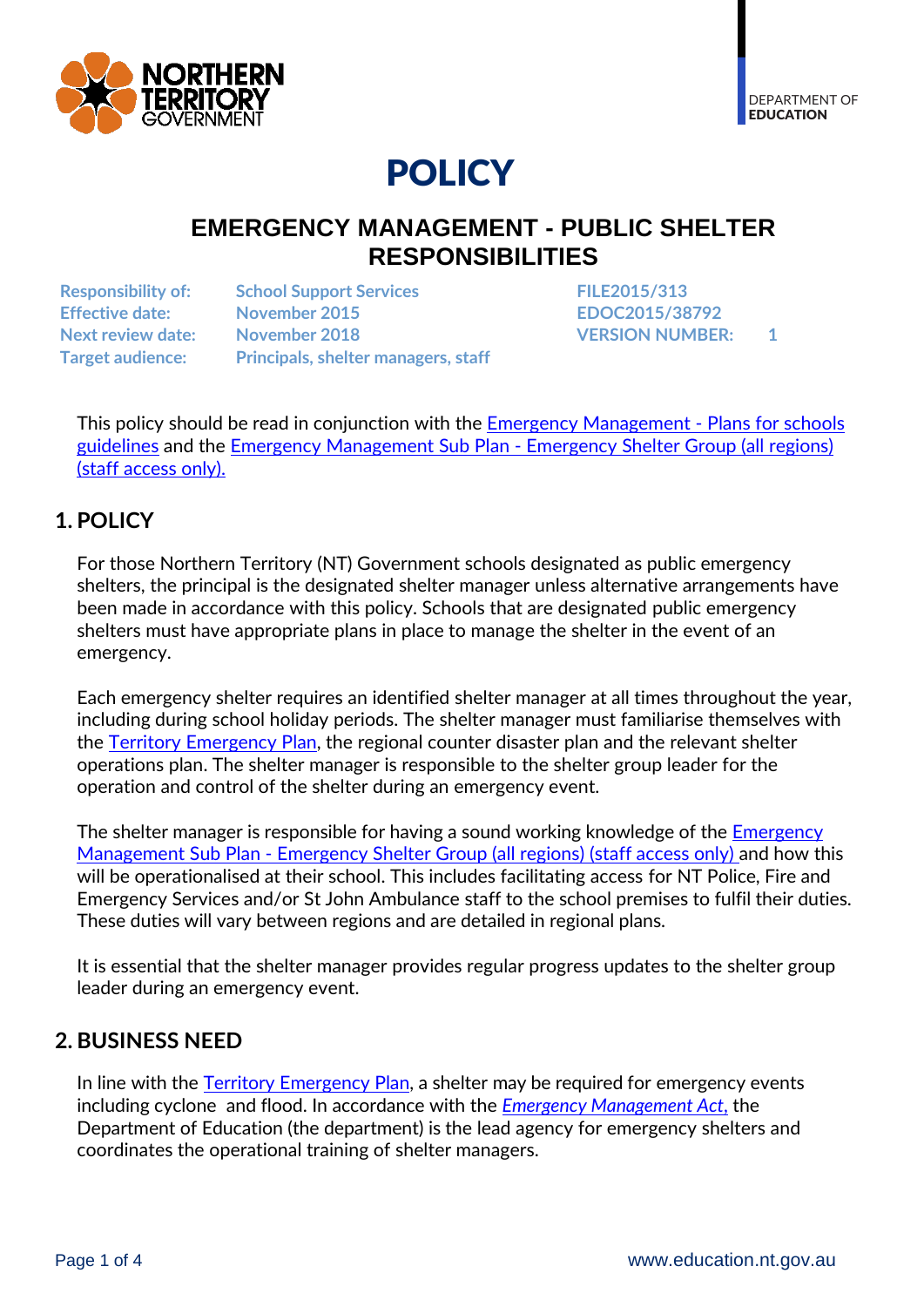#### **DoE Policy:** *Emergency Management - Public Shelter Responsibilities*

The department maintains a number of public shelters as outlined in regional and local emergency plans. Part of the department's responsibility is:

- to provide department buildings designated as public emergency shelters
- to provide staff to operate the department emergency shelters during activation periods
- to liaise with other organisations that have responsibilities relating to emergency shelters.

This policy outlines a consistent approach to ensure that the department meets its public emergency shelter obligations.

### **3. SCOPE**

This policy applies to all NT Government schools, including Independent Public School status, which are designated in their regional counter disaster plans as public emergency shelters. Some schools have been identified in their respective local emergency plans as locations that may also be called upon to provide additional facilities during an emergency event, and in these circumstances, schools will assume the role of a public emergency shelter and be required to adhere to this policy.

## **4. DEFINITIONS**

**Counter disaster sub plan - Emergency Shelter Group (all regions)** refers to the procedures detail the methods of staffing and operation of public emergency shelters in the event of a threat to people by cyclone, flood, fire or other emergency event.

**Emergency** encompasses a range of events which could otherwise be described as incidents, accidents, catastrophes, disasters or crises. An emergency embraces the range of terms frequently used to describe an event, actual or imminent, which endangers or threatens to endanger life, property or the environment, and which requires a significant and coordinated response.

**Emergency Management Committee** is comprised of key department business areas responsible for reviewing risk and improving and promoting preparedness and recovery from a major emergency or disaster and is chaired by the Deputy Chief Executive Organisational Services.

**Emergency Management Plans** detail assigned responsibilities and procedures required in the event of an emergency or critical incident.

**Executive Directors**, when referred to in this policy, are those with the line management of schools

**Independent Public Schools** are schools that remain part of the public education system while operating with increased autonomy in relation to staff selection, financial management, governance, and their teaching and learning programs.

**Local Emergency Plans** are developed to ensure coordinated emergency and recovery operations for a specific locality.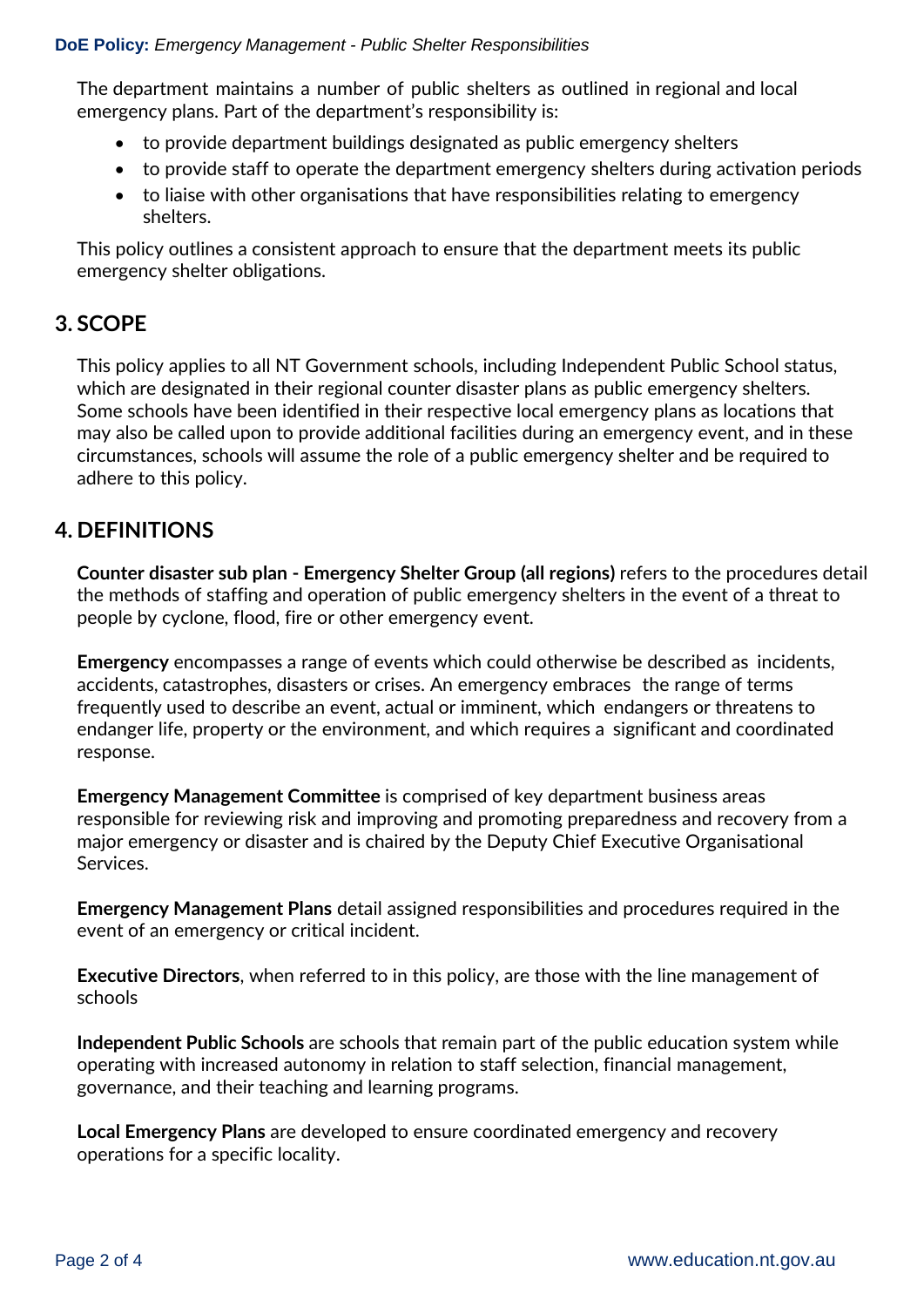#### **DoE Policy:** *Emergency Management - Public Shelter Responsibilities*

**Public emergency shelters** include designated NT government buildings identified for use as a shelter during an emergency and as a temporary place of refuge for people during a disaster or emergency event such as a flood, cyclone or fire.

**Regional emergency plans:** the regional emergency management structure is based on the three police regions. The plans provide a basis for coordinated emergency and recovery operations in each region.

**School** includes preschool and the land area up to the school boundaries.

**School staff** includes any person responsible for the operations or education services at a school. This can include contractors and volunteers.

**Territory Emergency Management Council** has been established under the Emergency Management Act and is comprised of chief executives from a number of key departments. The primary functions of the Council include directing resources during emergency and recovery operations and provide advice in relation to emergency planning.

**Territory Emergency Plan** describes the Territory's approach to emergency and recovery operations, the governance and coordination arrangement, and roles and responsibilities of agencies. It is supported by regional, local and hazard-specific plans and functional group subplans.

## **5. ROLES AND RESPONSIBILITIES**

#### **The Emergency Management Committee will:**

 coordinate both advice within the department and the response during an event, in accordance with the department's [Emergency Management Framework](http://ed.ntschools.net/infotech/emc/SitePages/Home.aspx) (staff access [only\).](http://ed.ntschools.net/infotech/emc/SitePages/Home.aspx)

#### **The department's Planning and Infrastructure Services will:**

- identify the department shelter group leader to oversee the activation of emergency shelters during an emergency situation
- ensure that designated department shelter buildings are adequately resourced.

#### **Executive Directors with the line management of schools will:**

• ensure that schools adhere to the requirements of this policy.

#### **As the designated shelter manager, principals will:**

- assume the role of designated shelter manager in an emergency
- manage the operations of their shelter in line with the Emergency Management Sub Plan - [Emergency Shelter Group \(all regions\)](http://ed.ntschools.net/infotech/emc/emcdocs/Counter%20Disaster%20Sub%20Plan%20All%20Regions%20-%2027112013.pdf)
- liaise with NT Police or St John Ambulance volunteers to provide access to appropriate areas of their school for them to carry out their duties in an emergency situation
- manage school assets, including those assets that are emergency shelters
- ensure a shelter manager is identified at all times throughout the year, including during school holiday periods or periods of recreation leave from the school